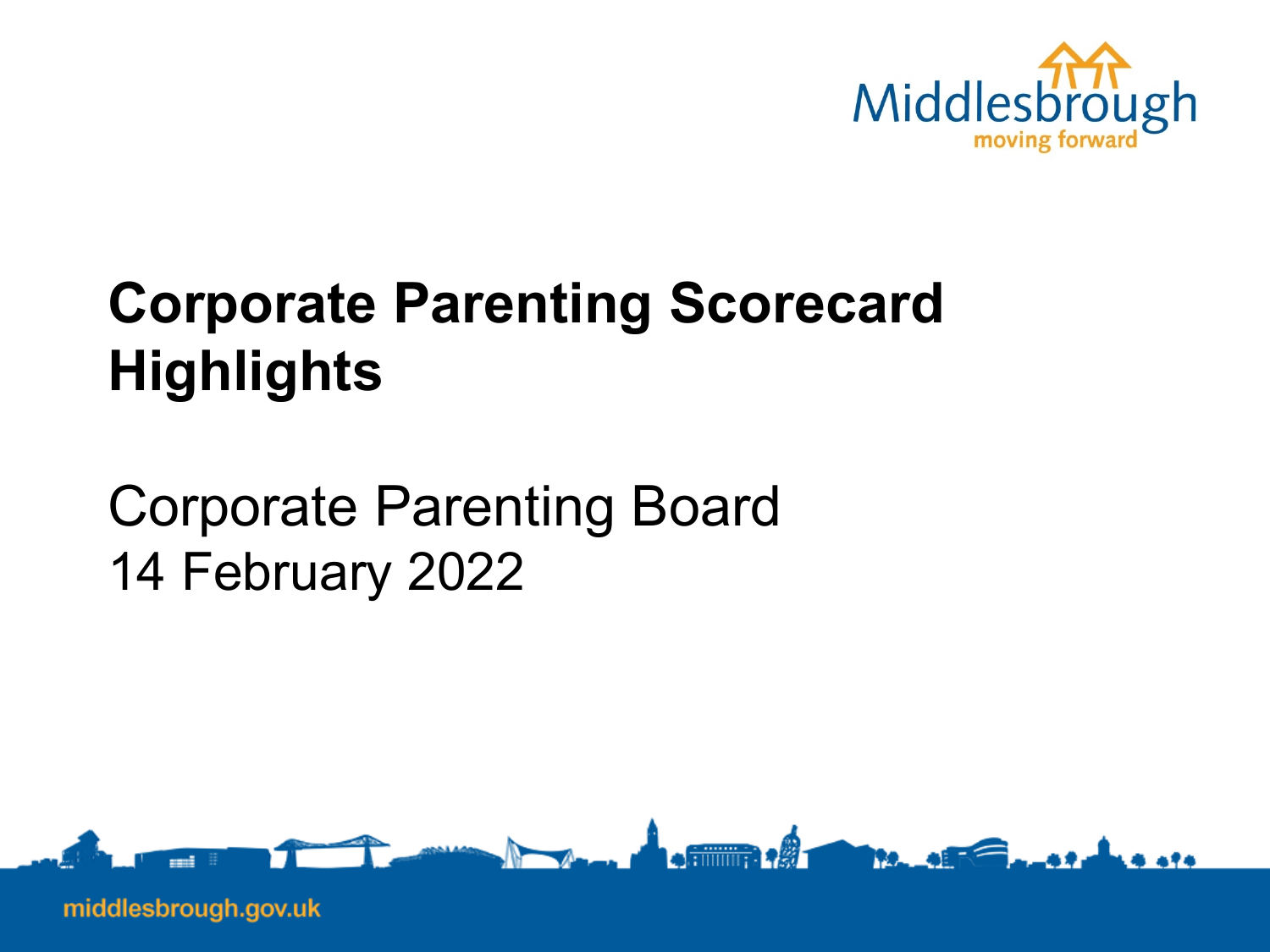### **Demand**



In February 2021 there were 586 children looked after in the authority. This has reduced to 500 at the end of January 2022.

There has been a rapid reduction over the year demonstrating a decrease of 14.6% over the last 12 months and an overall 28.7% reduction since the height of 702 children in September 2020. For every 0.6 children entering care, one child exits care. This ratio has been maintained for 7 months.

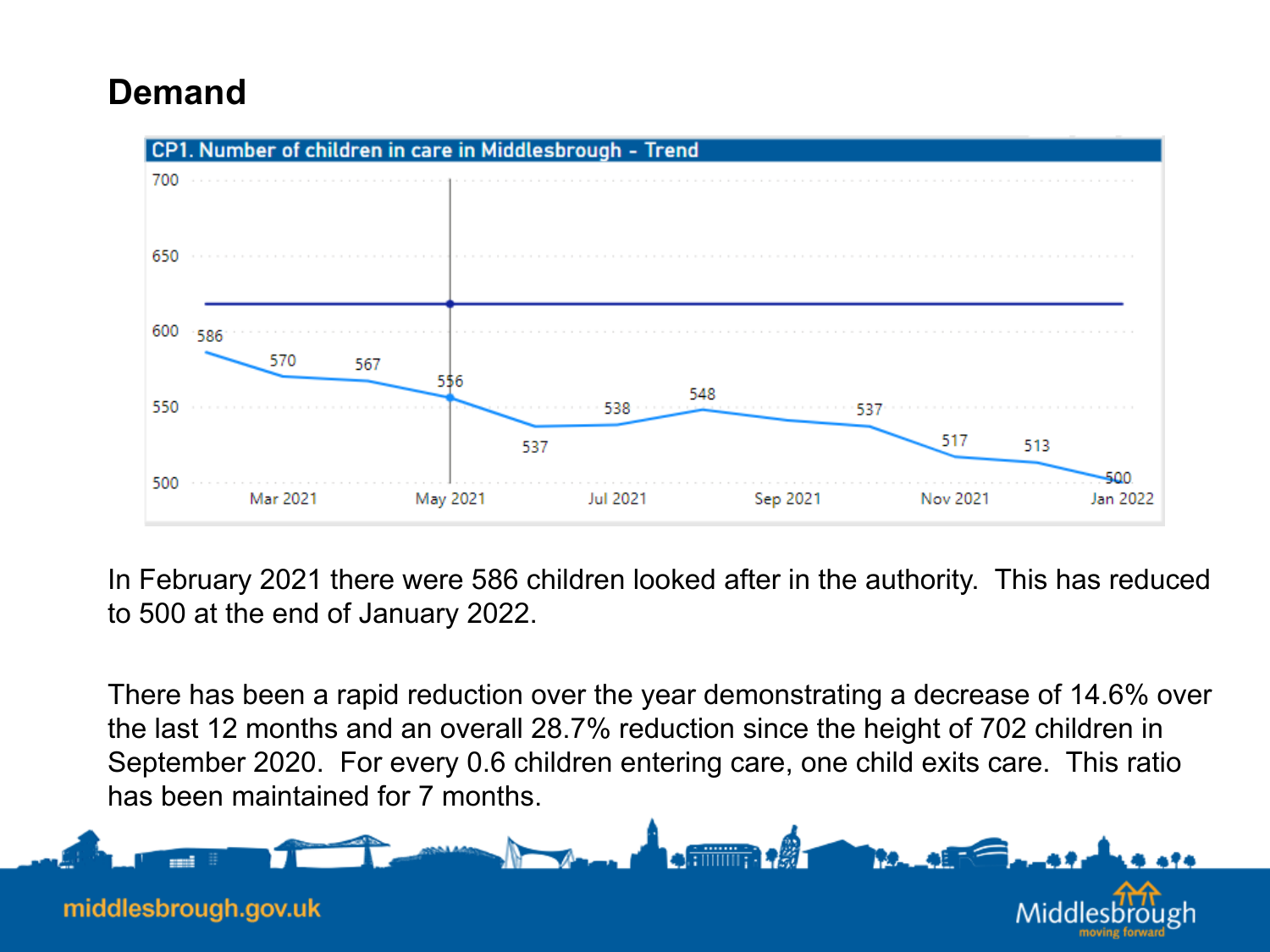### **Demand**



In February 2021 the gap between Middlesbrough's rate of looked after children per 10,000 of the children population and that of the region was 70.69. This has consistently reduced over the last 12 months and is currently 42.93.

As of today Middlesbrough's rate per 10,000 is 149. Our statistical neighbor rate is that of 134.

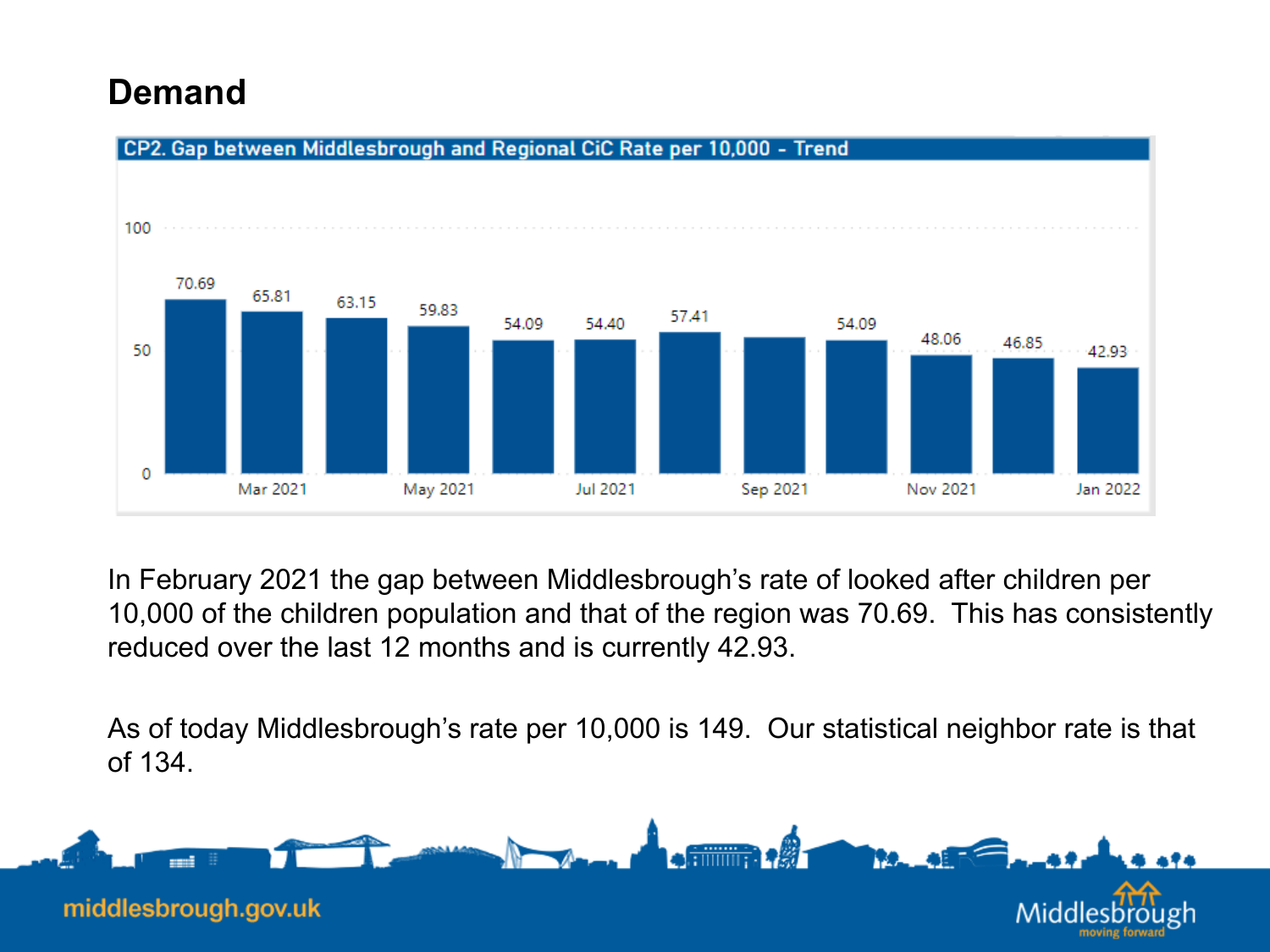### **Demand - Caseloads**

Caseloads have consistently reduced since August 2021 and throughout the improvement journey.

Whilst the average per service area varies slightly, the average caseloads across Children's social care is currently 16.7. This will support the service to drive improvements in the quality of practice.



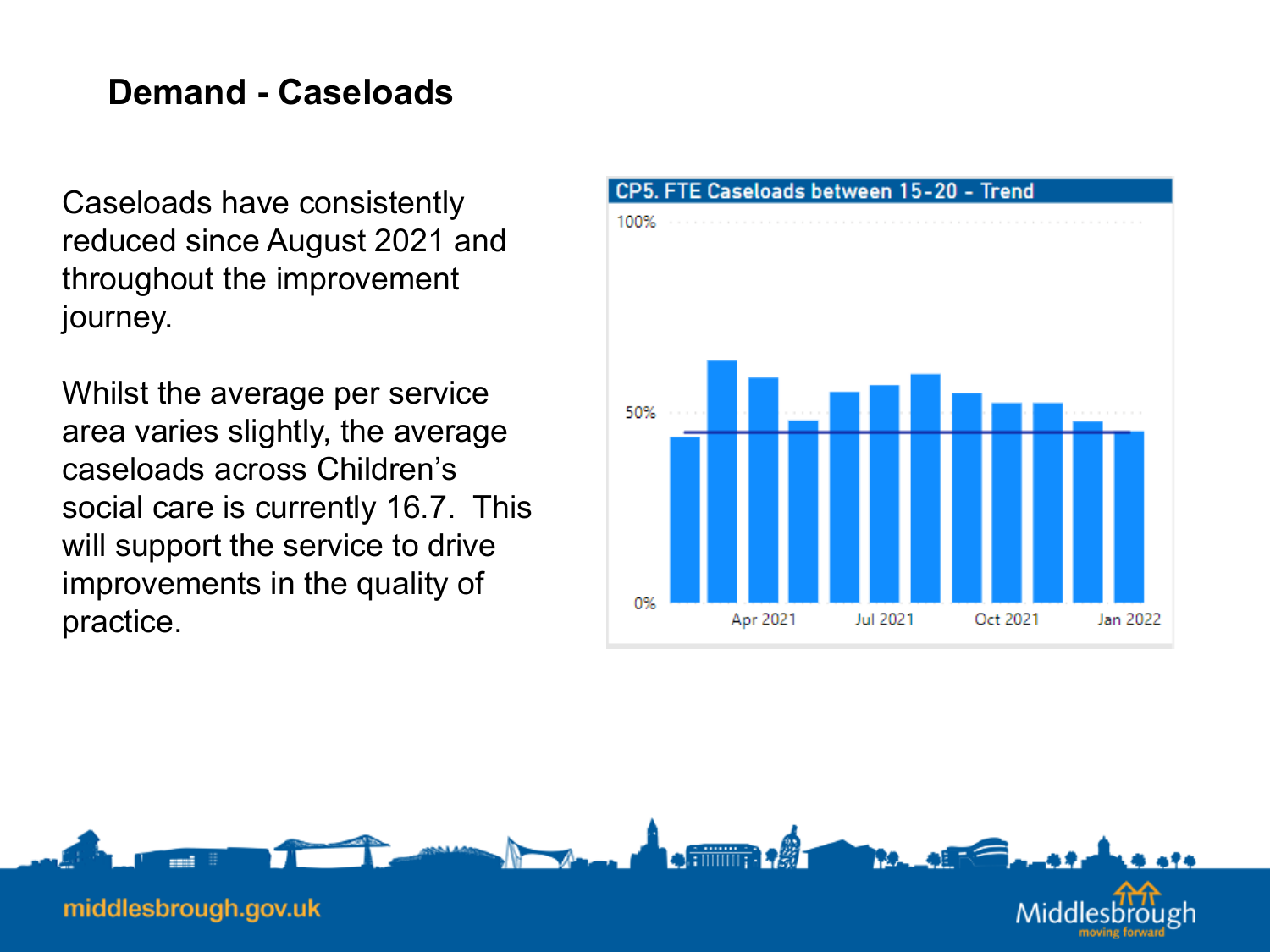#### **Permanency**

22 children ceased to be looked after in January 2022 (CHAT 07.02.22).

Of the children that ceased to become looked after they had spent an average of 104 weeks in care.

This is a reduction from December 2021 where it took those children who had secured permanence longer.

Of the 22 children that ceased to be looked after:

- 4 were adopted
- 6 SGO/Residence Orders
- 8 turned 18 years of age
- 3 returned to family
- 1 other



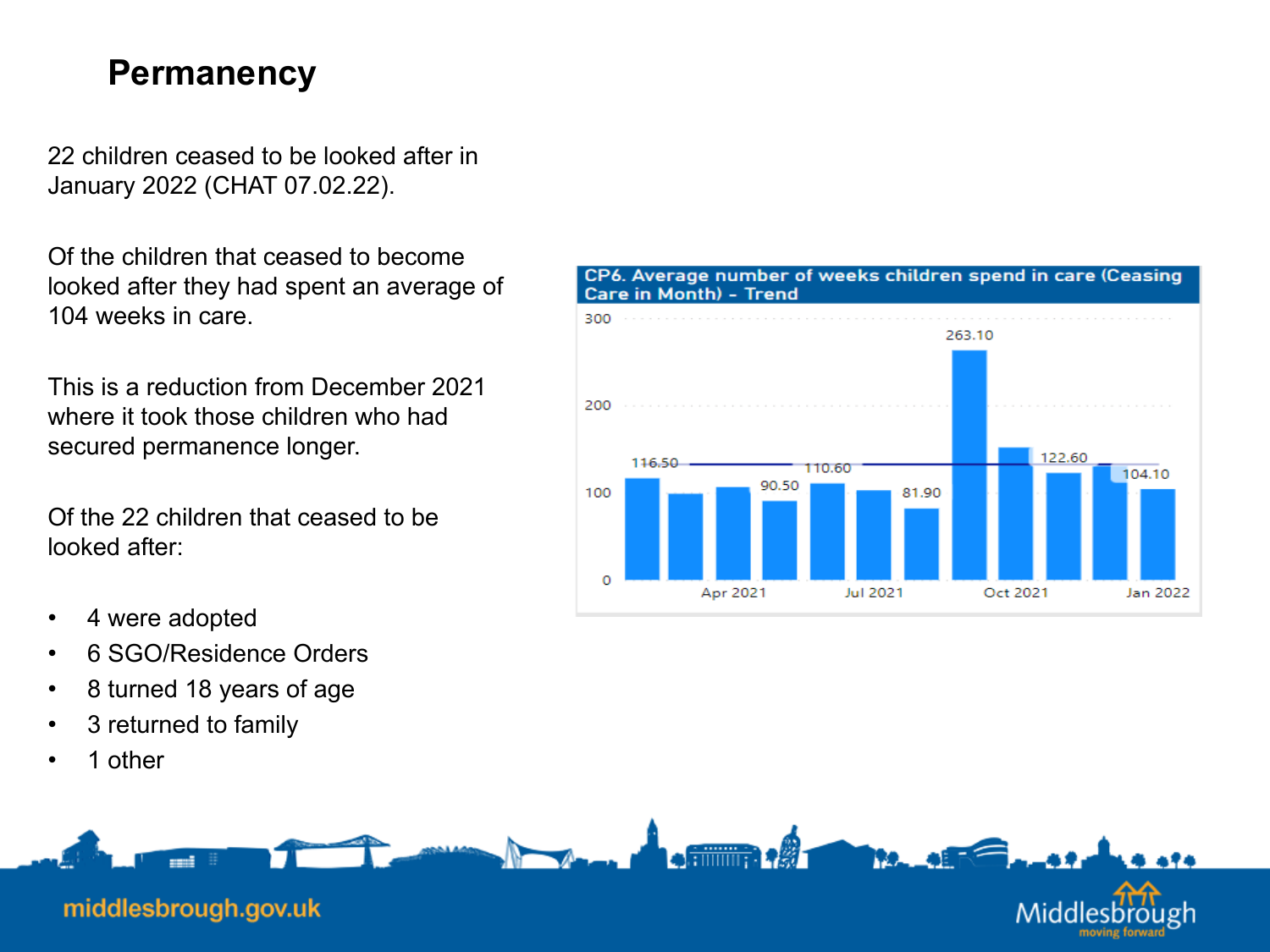### **Permanency**





Children Placed with Parents - The number of children placed with a parent and subject to a Care Order has reduced significantly since February 2021. There are currently 39 children placed with a parent. This is a 60% overall reduction since the height on 99 children in September 2020.

Connected Carers – Connected Carers – There are currently 105 children in connected carers placements. The overall numbers have reduced from 108 in December 2021. This has reduced from a height of 212 in 2020 (50.4%).

Adoption - The average number of days from entering care to being placed in an adoptive placement is 380. This has reduced from a height of 558 days in 2019/20 to 382 days in October 2021. (Adoption Score Care data for Q2)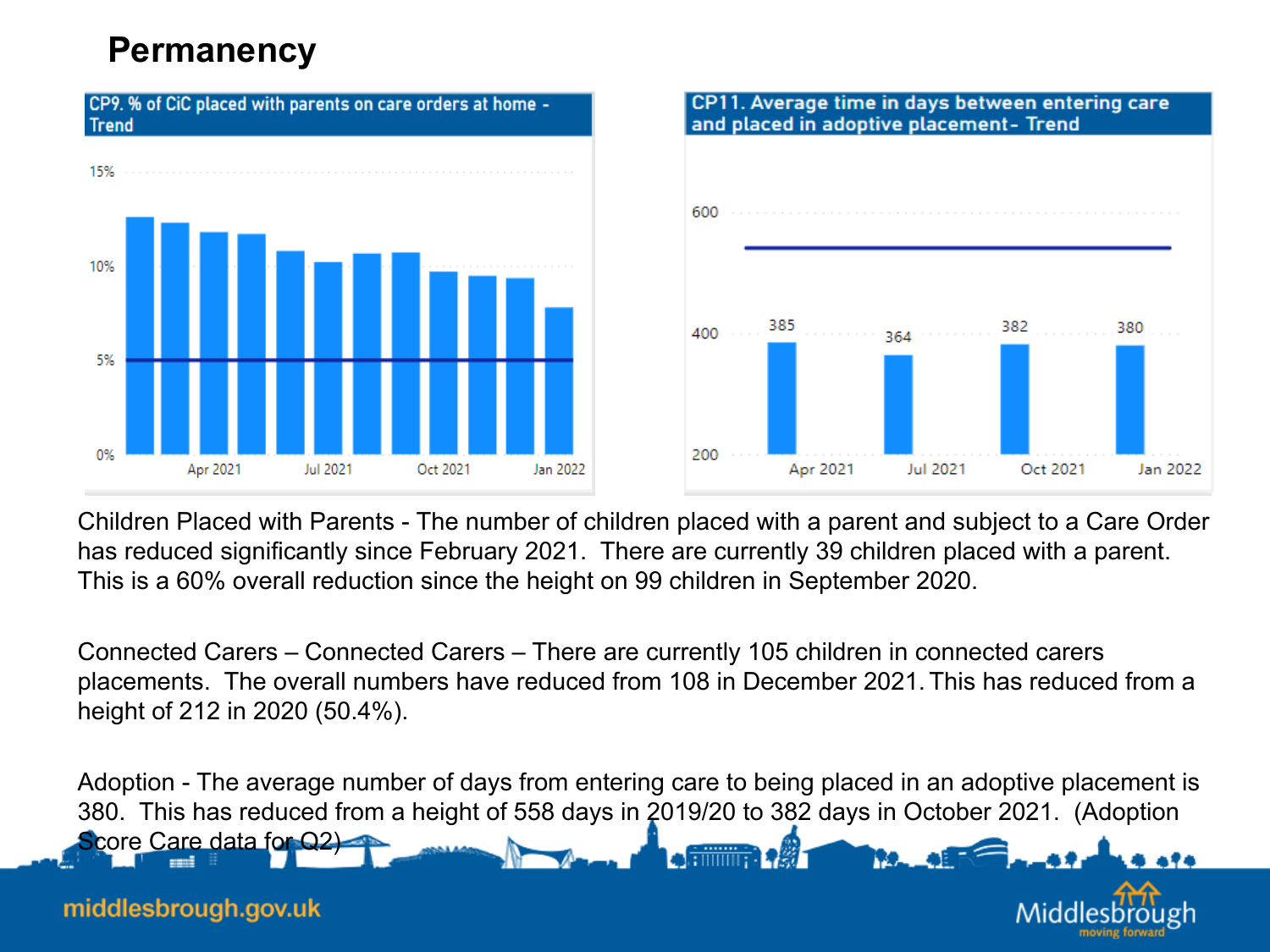## **Placement Stability**



Less than 5% of the looked after population have experienced a placement breakdown in the last 12 months.

In January 2021, 9.8% of looked after children had experienced a placement break down in the last 12 months.

At the end of January 2022 – 37 children looked after by Middlesbrough had experience 3 or move placement moves in the last 12 months. (7.4% of the cla population). This has been reduced from 127 in January 2021.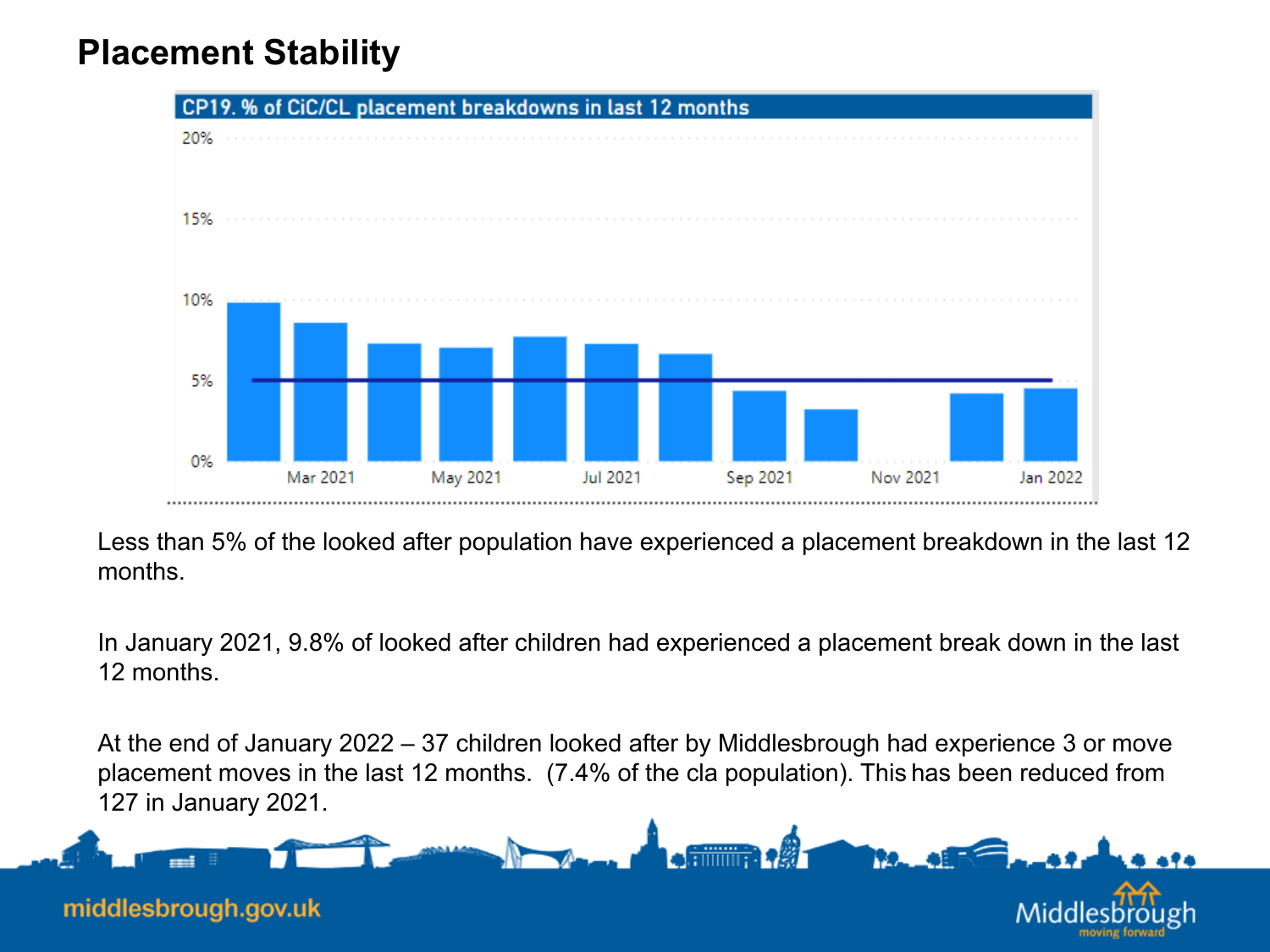### **Quality and Impact**

#### **Visits**

**What does the performance tell us this month?** 94% of children were visited within January 2022 (2% decrease from last month) and 94% of children were seen by their social worker in January 2022 (2% decrease from last month). 83% of looked after children have been seen alone.

#### **Personal Education Plans**

**What does the performance tell us this month?** Performance in relation to PEPs remains high at 98.9%. This is a 0.7% increase from last month when 98.2% of children had a recorded PEP within the last 6 months. This performance has remained consistently high for the last 12 months.

**Supervision/Management Oversight What does the performance tell us this month?** 94% of looked after children have had a supervision within the month of January 2022.

#### **How does it compare to last month?**

This is a 2% decrease from last month. This has been consistently high at over 90% for the last 12 months.

#### **Health Assessments**

**What does the performance tell us this month?** 92.4% of health checks have been conducted and recorded within the last 12 months. This is an increase from 93.1% in December 2021. Performance has been consistently high at over 90% for the last 12 months

Dental checks – 66.8% of children overall have had a dental check in the last 12 months. This has been a 1.5% decrease since last month.